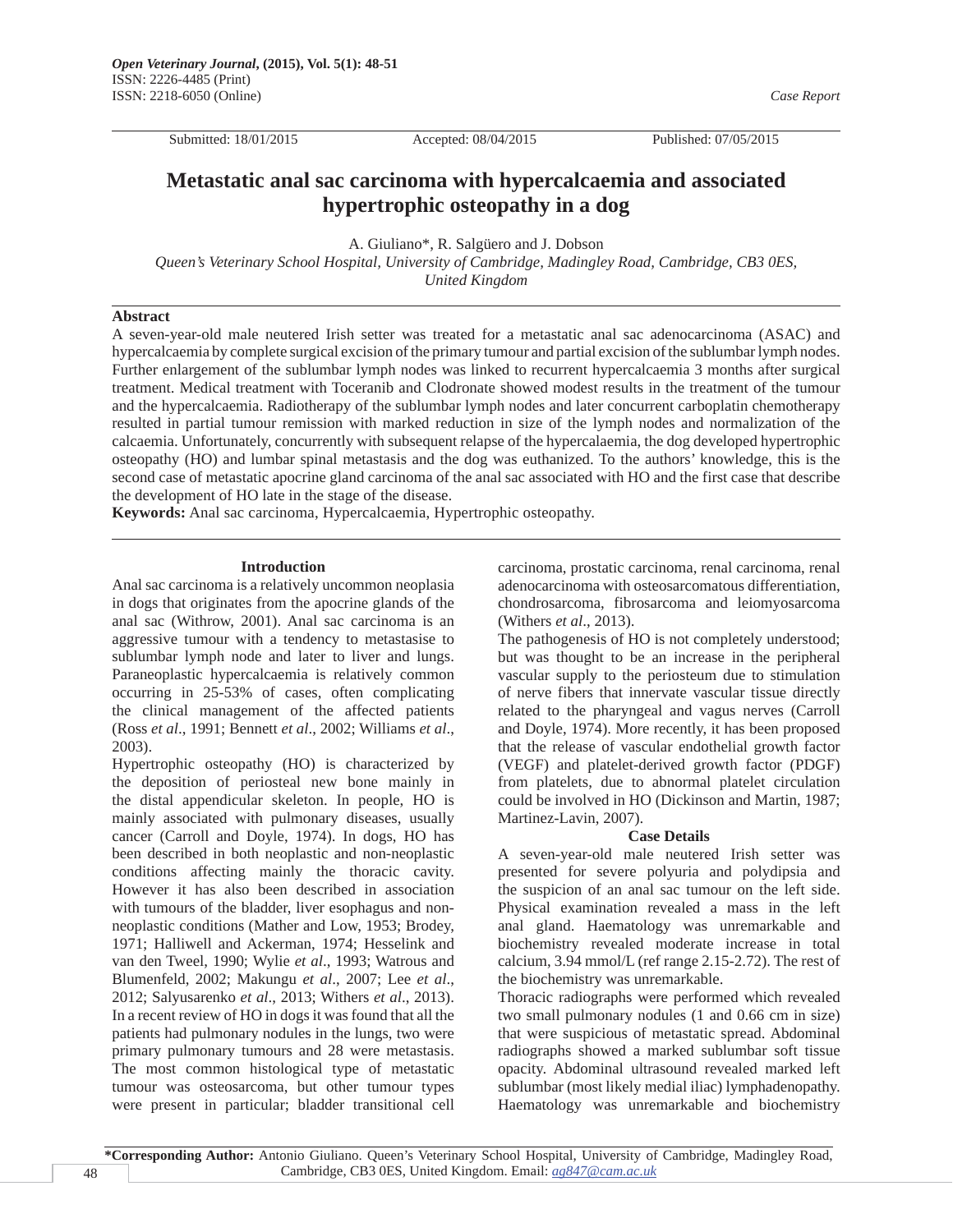showed severe hypercalcaemia with an ionised calcium of 2.08 mmol/L (reference range, 1.18-1.4) with no other significant abnormalities detected. Fine needle aspirate of the left anal sac mass was not performed in view of the very typical presentation for an anal sac tumour. After saline (0.9%) fluid therapy at four times maintenance rate, oral clodronate 400 mg and a single subcutaneous injection of 6 mg dexamethasone, the hypercalcaemia almost resolved, (ionized calcium= 1.48mmol/L) and surgery was performed. The left anal sac mass and ipsilateral medial iliac lymph node were removed resulting in post-operative normocalcaemia. Histopathology of the mass confirmed anal sac carcinoma with metastatic spread to the lymph node. The decision was made to monitor the patient and re-examine in the following three months. In the meantime, total calcium levels were checked monthly by the referring veterinary surgeon.

Three months after surgery, the dog presented with polyuria and polydipsia. An abdominal ultrasound confirmed the recurrence of metastatic carcinoma with marked sublumbar lymphadenopathy. Ionised calcium was elevated again. Treatment with toceranib 2.5 mg/kg every other day and clodronate 11 mg/kg twice a day was initiated. The dog achieved partial remission with reduction in size of the sublumbar lymph nodes and normocalcaemia. Toceranib was well tolerated with only mild neutropenia as side effect, which was controlled by reducing the dose of toceranib to every third day.

Unfortunately, the patient developed hypercalcaemia again after two months and thoracic and abdominal radiographs showed marked enlargement of the sublumbar lymph nodes. The two pulmonary nodules that were seen in previous examination were similar in size (Fig. 1a). Abdominal ultrasound revealed marked enlargement of the sublumbar lymph nodes, the rest of the abdomen was unremarkable and the dog had no other lymphadenopathy to suggest an alternative diagnosis of lymphoma. After discussion with the owner the decision was made to irradiate the sublumbar lymph nodes as a palliative treatment in the attempt to reduce hypercalcaemia and to restore a good quality of life. Two coarse fractions of 800 centigrays (cGys) radiation were administered 7 days apart via a parallel opposed beam configuration (400 cGys from right and left portals). Clodronate treatment was continued and toceranib was stopped. The radiotherapy resulted in reduction in size of the sublumbar lymph nodes and normocalcaemia. Hypercalcaemia was noticed again one month later in combination with further enlargement of the sublumbar lymph nodes. Another two fractions of radiotherapy were administered in combination with carboplatin 300 mg/m² every three weeks. The chemo- and radiotherapy resulted again in reduction in size of the sublumbar lymph nodes and restoration of normocalcaemia without clodronate treatment.

Two months later, the patient again developed hypercalcaemia with severe increase in size of the sublumbar lymph nodes. On physical examination, the dog was lame in all four limbs and reluctant to stand up. All four distal limbs were swollen and painful on palpation. Thoracic and abdominal radiographs, abdominal ultrasound and radiographs of the appendicular long bones were performed. Previous pulmonary nodules had mildly increased in size to 2 and 1.6 cm and a few small new nodules were present as well (Fig. 1b). Radiographs and ultrasound of the caudal abdomen revealed marked sublumbar lymphadenopathy and local invasion of the lumbar vertebrae. No other abdominal abnormalities were found (Fig. 2a and b). Radiographs of the distal long bones had a palisading periosteal reaction, with the typical appearance of HO (Fig. 3a and b). Due to the extension, the lack of control of the disease and the development of HO, the patient was euthanized.

### **Discussion**

In many ways this case is typical of anal sac adenocarcinoma (ASAC), a tumour that classically metastasizes early in the course of the disease with 79% of cases having sublumbar metastases at time of presentation and frequently associated with paraneoplastic hypercalcaemia in 25-53% of cases (Ross *et al*., 1991; Bennett *et al*., 2002; Williams *et al*., 2003). The unusual feature of this case is the development of HO, relatively late in the course of the disease, without a significant radiographically detectable progression of the existing pulmonary pathology. The pulmonary nodules were initially assumed to be metastases from the ASAC, as the dog had no history or evidence of concurrent malignant disease. The slow progression of the nodules were considered to be consistent with the documented behaviour of this ASAC (Jeffery *et al*., 2000; Polton and Brearley, 2007) but a post mortem examination was not performed to confirm this to be the case.



**Fig. 1.** Lateral chest radiographs. (a) Shows two small rounded soft tissue opacities in the lung fields (black arrows) at first presentation. (b) Shows a more diffuse nodular interstitial pattern, with nodules of different sizes consistent with metastases at third presentation. Increased in size of nodules seen in image a (black arrow).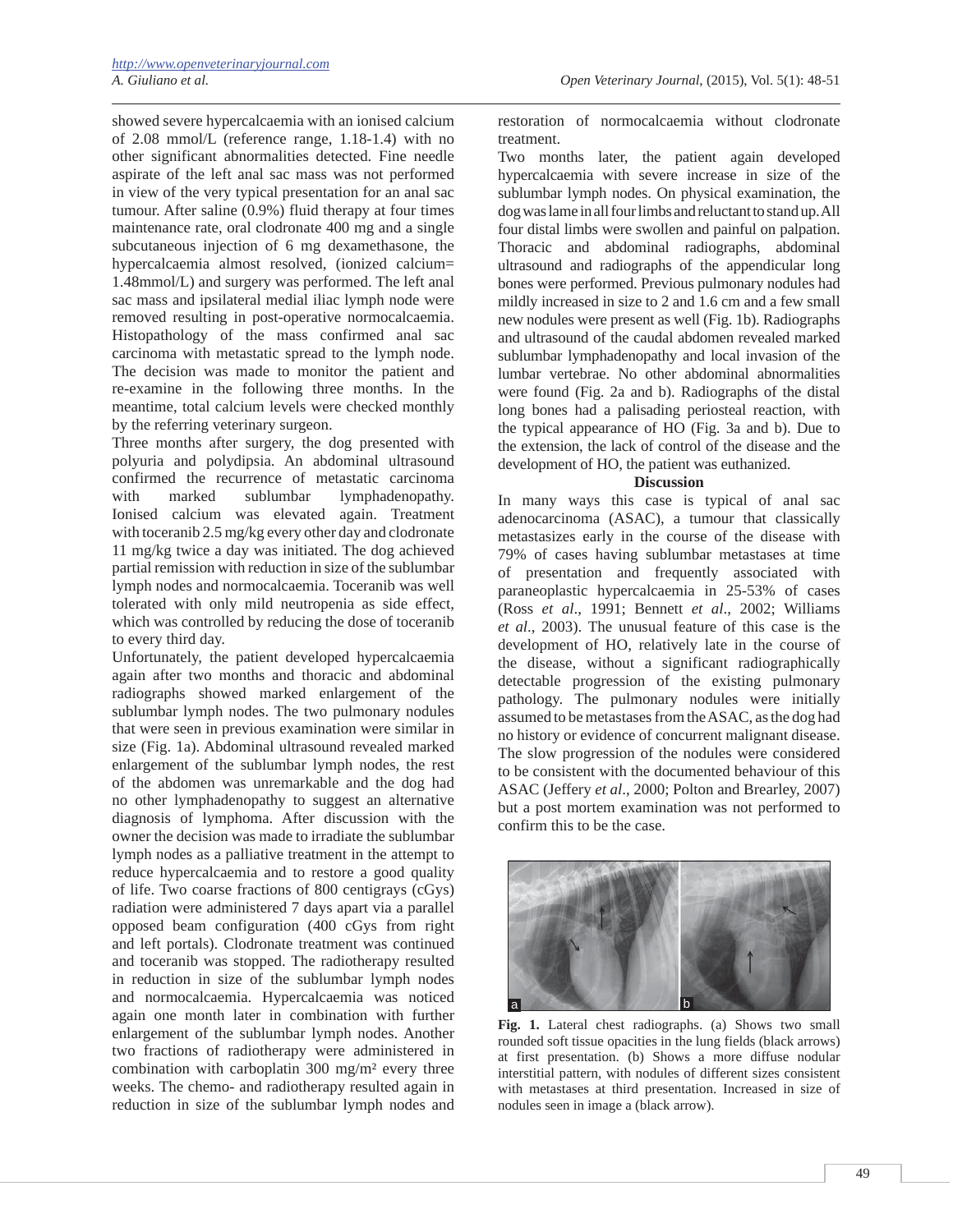

**Fig. 2.** Caudal abdominal radiographs at first (a) and 3<sup>rd</sup> examination (b). (a) Soft tissue opacity ventral to lumbar vertebrae 6 and 7 displacing the colon ventrally consistent with moderate sublumbar lymph node enlargement. (b) Large multilobulated soft tissue opacity ventral to L6, L7, displacing the colon ventrally, and concurrent moth eaten lysis and new bone at L6 and L6-L7 (black arrow), consistent with lymph node and vertebral metastases.



**Fig. 3.** (a) Medio-lateral view of the right hock shows marked soft tissue swelling, lamellar periosteal reaction on distal tibia, dorsal and plantar aspect of the tuber calcis and dorsally on the metatarsal bones. (b) Medio-lateral view of the left antebrachium shows marked soft tissue swelling, diffuse lamellar periosteal reaction on the cranial aspect of the radius and lamellar and palisading periosteal reaction on the distal ulna diaphysis.

The main challenge in the management of this case was the recurrence of the metastases in the sublumbar lymph nodes with a concomitant hypercalcaemia. Control of the tumour and the nodal metastases resulted in normalization of the calcaemia. Oral bisphosphonate (clodronate) was preferred to injectable biphosphonate in this case due to the good clinical condition of the dog and the resolution of the hypercalcaemia after tumour

control. Surgical resection is the treatment of choice for ASAC and as shown in this case, surgical resection of metastatic sublumbar nodes is possible and can restore normocalaemia. The value of adjunctive treatment is debatable with some patients achieving long term survival with only surgery (Hobson *et al*., 2006). Post-operative RT may be used at primary site where completeness of excision is uncertain, although the proximity to anus can lead to potential complications. The value of chemotherapy in prevention and management of metastatic disease is less well defined, but treatment with both carboplatin and mitoxantrone have been reported (Polton and Brearley, 2007), as has melphalan (Emms, 2005). More recently, toceranib has been reported to achieve clinical benefit in 28/32 dogs with ASAC (London *et al*., 2012).

HO has been described in numerous reports mainly associated with an extensive mass in the chest, or diffuse cancerous or non-cancerous pathology affecting the lungs; this is only the second report of HO in a dog with anal sac carcinoma (Hammond *et al*., 2009).

This case is of interest due to the fact that the dog did not have extensive pulmonary pathology, or any respiratory signs. The two small nodules present on initial presentation did not cause initially any signs of HO and the few small new nodules visible on the last thoracic radiograph were considered unlikely to be the cause of the HO. The dog had also suffered from significant and recurrent sublumbar lymphadenopathy, during the course of his treatment, so this also seems unlikely to be the cause or trigger of HO. No other abdominal lesions were noted on ultrasound examination. It has been reported that there is no consistent radiografhical finding regarding location, number and size of the pulmonary nodules (Withers *et al*., 2013). Therefore, it was reasonable to think that a mild increase in number and size of the nodules in the chest would not be, although possible, a reasonable explanation of the HO. It is interesting to note that the HO developed three months after toceranib was stopped. This drug is a selective inhibitor of VEGF and PDGF receptors. Recent publications have proposed a connection between increases these two growth factors in the periosteum and HO (Dickinson and Martin, 1987; Martinez-Lavin, 2007). The administration of toceranib could have bound the VEGF and PDGF receptors in this case, causing a delay in the appearance of the HO which only became evident after withdrawal of the drug.

In conclusion, this is the second reported case of metastatic apocrine gland carcinoma of the anal sac associated with HO and unusually describe the development of HO very late in the stage of the disease.

**References** Bennett, P.F., DeNicola, D.B., Bonney, P., Glickman, N.W. and Knapp, D.W. 2002. Canine